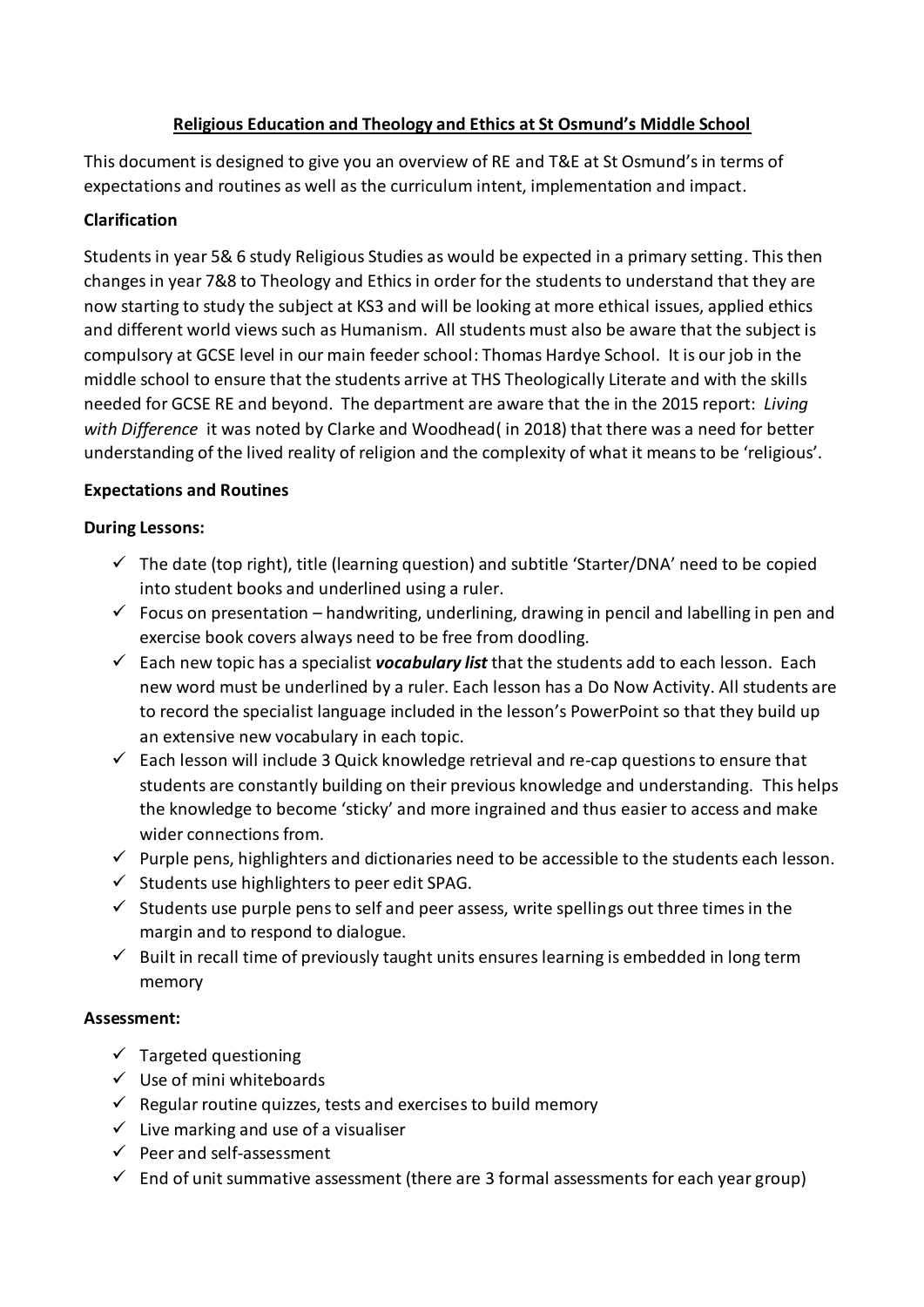- $\checkmark$  Revision lessons, including mind-mapping and evaluative tasks, are used prior to each assessment task and used for students to revise from at home
- Use of *Knowledge Organisers* for recall and revision
- $\checkmark$  SL meetings and learning walks are scheduled to complete book scrutiny and to moderate assessment tasks

#### **Curriculum Development:**

- $\checkmark$  The SL has worked since September 2019 to develop the RE curriculum in line with whole school expectations.
- $\checkmark$  The SL has developed a lesson for each week for each year group in line with the whole school T&L policy and literacy expectations.
- $\checkmark$  Each lesson has a DNA, 3 retrieval of knowledge questions, a clear reason why the students are studying this topic and the context '*we are learning about so that'* and new specialist vocabulary. There is always a minimum of 15 minutes writing per lesson.
- $\checkmark$  Whole class and teacher evaluations at the end of 3 units for each year group to effectively review the content and activities.
- $\checkmark$  Meetings with the other middle schools will promote the sharing of good practice.

#### **Curriculum Intent:**

### **Subject design**

Pupils build their understanding of world religions across the four-year journey at St Osmund's, whilst also examining, in detail, the central beliefs of the Christian faith and how to live a Christian life. At the centre of teaching RE, is our school's Christian mission statement: 'No one left out, no one left behind' which links in with our Christian school values of Hope, Community, Respect and Love.

The RE curriculum in KS2 and KS3 is designed to inspire a curiosity and fascination about religious beliefs and practices. All students are encouraged to learn about and reflect on religious beliefs and practices. All students learn about religion and from religion. The RE curriculum offers a high quality sequential RE programme that prepares pupils for the opportunities, responsibilities and experiences of life in modern Britain.

Central to RE in Church schools is the study of Christianity as a living and diverse faith, focused on the teaching of Jesus and the Church. There is a clear expectation that as an inclusive Church School we provide sequenced learning, about a range of religions and worldviews, and respect is fostered by all students for all people. In RE, it is important to nurture students' inquisitive thinking and questioning skills to help them interpret the world around them.

St Osmund's aim is for the children and young people to be religiously literate in order to navigate the complex world in which we live. We want our students to have the ability to hold balanced and well-informed conversations about religion and world views. RE and T&E at St Osmund's is about enabling pupils to become free thinking ,critical participants of public discourse, who can make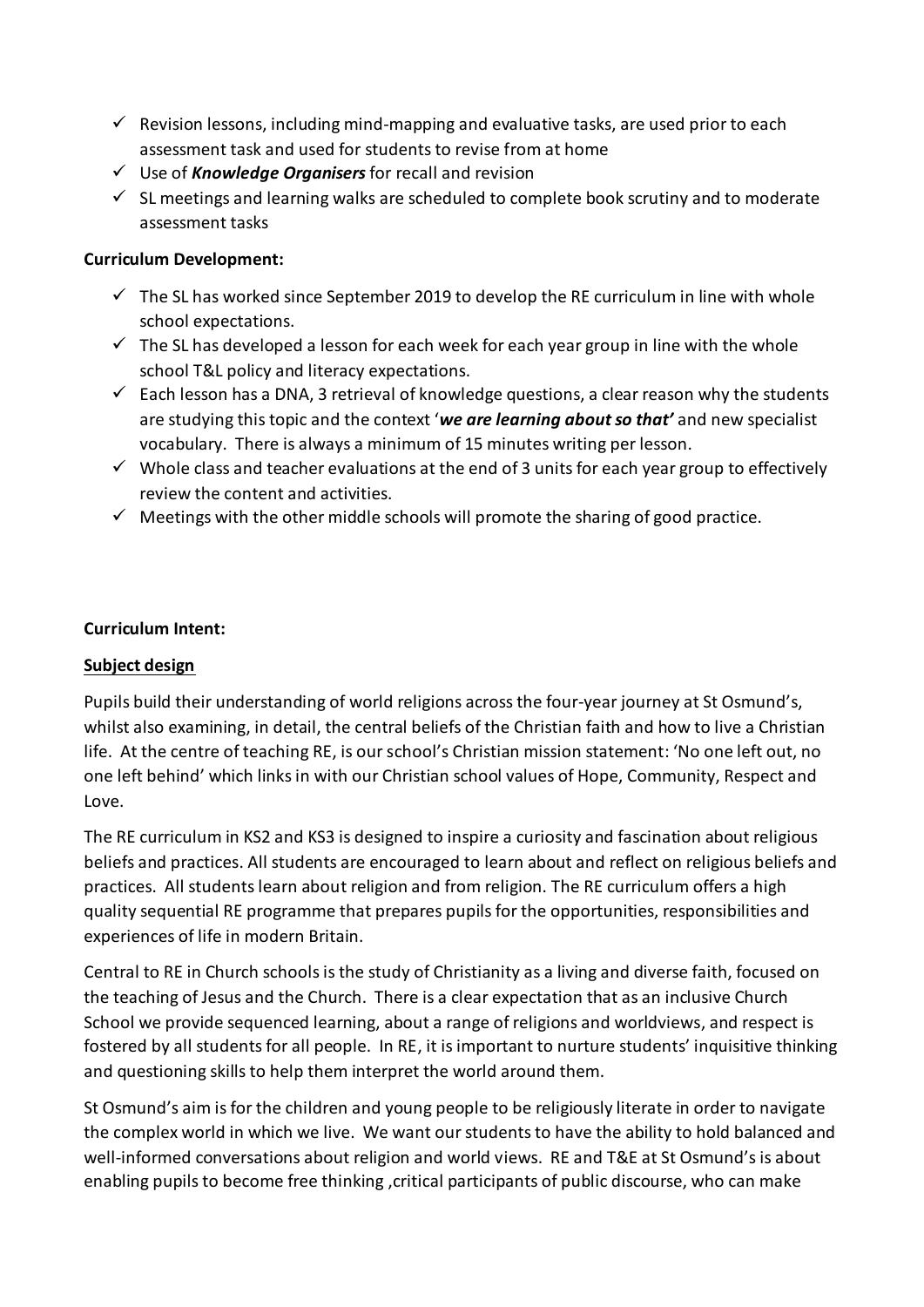academically informed judgements about important matters of religion and belief which shape the global landscape. RE at St Osmund's invites all students to think deeply and critically about ultimate questions whilst also learning tolerance and respect towards religion and other aspects of our society.

The curriculum is scaffolded and knowledge rich to enable students to make progress through the concepts of beliefs and practices. Students can expect the use of high quality and contemporary resources (these have all been updated in line with the new school *Teaching and Learning policy*). It is imperative that students recognise that RE is an academically rigorous subject as well as an opportunity within a busy school curriculum to engage and reflect. St Osmund's usesthe *Understanding Christianity* resource, which ensures that students engage with Biblical texts and theological ideas. The SL is ensuring that all students are aware of the Text Impact Connection idea which runs throughout the Understanding Christianity. Lessons should be active, engaging, motivating and students should have a sense of where and how religion and world views fit into modern life. Students have the opportunity to understand the roles of foundational texts, beliefs, rituals and practices and how they help form identity. Lessons are active and religious artefacts, clips, music, photos and art are all used to engage and motivate learners.

### **Reflecting our school values**

RE at St Osmund's should inspire our pupils with a curiosity and fascination about the world and its people that will remain with them for the rest of their lives. Pupils should have a safe space to explore their own religious, spiritual and /or philosophical ways of seeing, living thinking, believing and belonging. Students should have opportunities to engage in meaningful and informed dialogue with those of all religions and worldviews. The SL is working on bringing in a number of outside speakers from different faith communities to broaden the students' perspective about the diversity and richness of beliefs and traditions both locally and globally.

The RE Department at St. Osmund's recognises and welcomes diversity in all forms and encourages all students to express their faith and word views. The subject area recognisesthe importance of Non-Eurocentric faiths. In line with a request from THS we have included the teaching of Hinduism in Year 5 in 2020 as well as Islam in Year 6 and Buddhism in Year 7 in line with the Dorset SACRE Agreed syllabus.

We recognise RE has an important role in preparing pupils for adult life, employment and lifelong learning as it enables them to develop respect, empathy and sensitivity to others, in particular those whose faiths and beliefs are different from their own. RE at St Osmund's promotes discernment and enables pupils to challenge prejudice, negative discrimination and racism.

#### **Progression through the curriculum**

The curriculum is being adapted through the use of new resources to ensure that it is rigorous in all areas. The whole curriculum has been reviewed to ensure greater depth in knowledge and understanding and theological literacy. The KS3 units include the challenge of GCSE standard work. All of the year 8 assessments are designed to meet the new specification GCSE standards and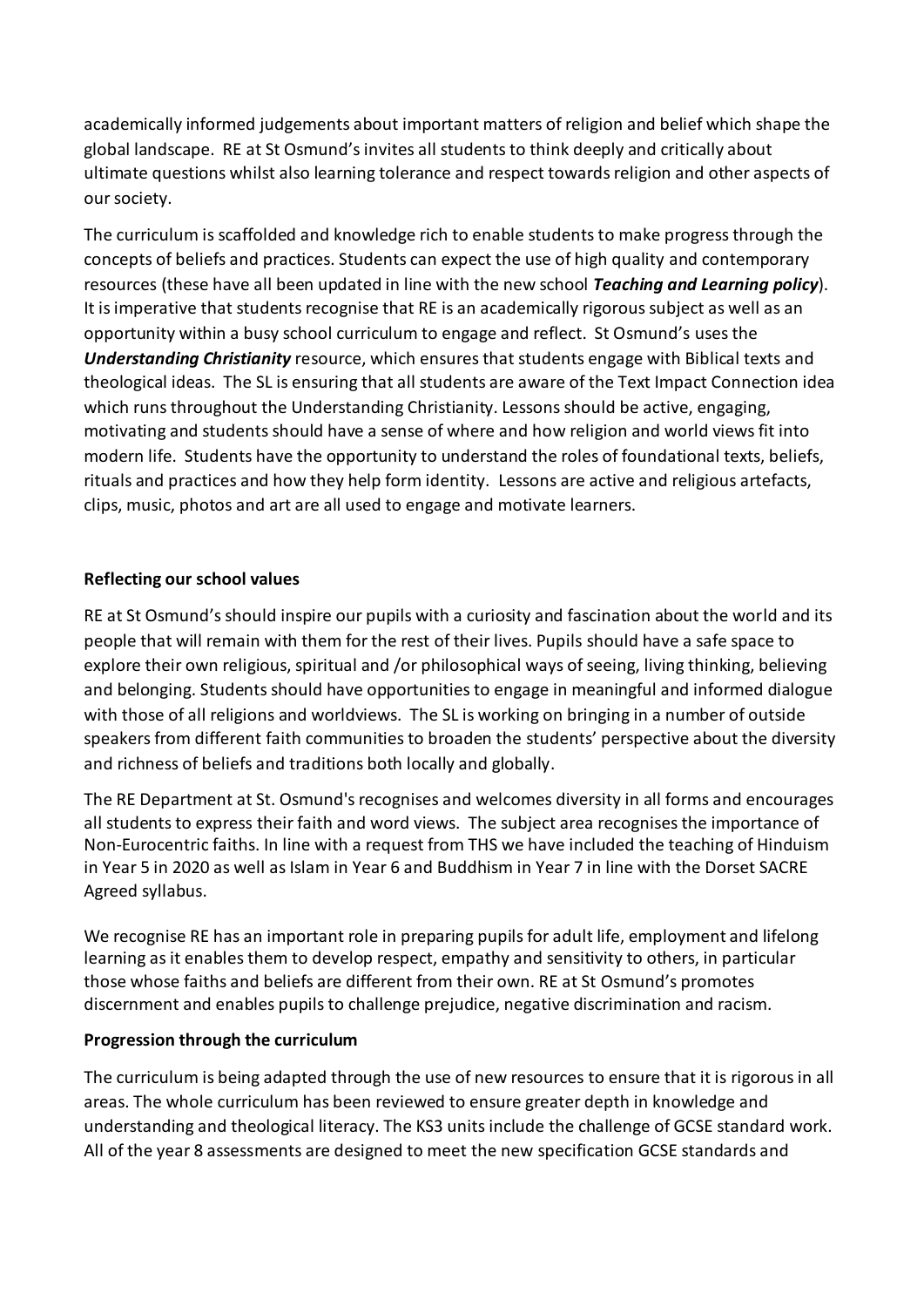encourage stretch and challenge. Students are taught new evaluation and reflection skills which will be needed at KS4

The curriculum includes regular opportunities to assess student progress. It is designed to build skills and knowledge and to recall previous knowledge to maintain progress in all aspects of RE. Students are consistently reminded of *The Big Story* of the *Bible* both by reminding them of the 8 core concepts and referring to the big frieze, by revisiting and re-calling the key ideas. Through active and collaborative learning, these concepts will become ingrained in the students' memories.

Success is a class who question the world and recognise the complexity of religious and ethical beliefs, a class who recognise that there are no easy answers, who have gained and developed their thinking skills and are becoming confident Theologians and Philosophers. Their books should demonstrate this progress. Moderation in DASP and subject meetings considering prior attainment should demonstrate that students at St Osmund's are in *line or exceeding expectations of progress*.

Knowledge Organisers and *Key Skills sheets* are a valuable tool for regular home and class learning which are based on recall. Home learning menus have also been introduced half termly which allow students to choose tasks that can be creative or more formal - all are research based.

### **Curriculum Implementation**

#### **Equality of opportunity:**

The curriculum has been carefully designed in line with *SIAMS* expectations and *The Church of England Statement of Entitlement,* and can be accessed by all learners. SEN students are supported with literacy, where necessary, to ensure that they meet the same curricular goals confidently and successfully. *Knowledge Organisers* have proven to be a useful tool to help all students. The SL is currently working to ensure that all of our assessments are accessible to all students.

Our curriculum helps to offer equal access as it includes different religious beliefs and practices and also different world views, such as: Atheism, Agnosticism and Humanism. The RE and T&E curriculum challenges the following: racism, stereotypes and inequality and looks seriously at some of the important issues in the world today, such as social justice and extremism.

To ensure excellent implementation we endeavour to keep all our teaching materials up to date and relevant, for example in year 7 when we were looking at radical positive role models like Malala students also make us aware of examples that they may have come across on social media, such as Xiuhtezcatl Martinez, a young environmental activist, who has challenged world leaders about their environmental policies at the UN. By listening to the student voice, the curriculum that we implement will be engaging and relevant.

Our *'spiralled' curriculum* develops the theological skills and knowledge through the 4 years. The *Dorset Agreed* **syllabus** has informed the curriculum for key stage 2 and 3 and is in line with the other 2 local middle schools to ensure consistency. It has also been developed considering the RE